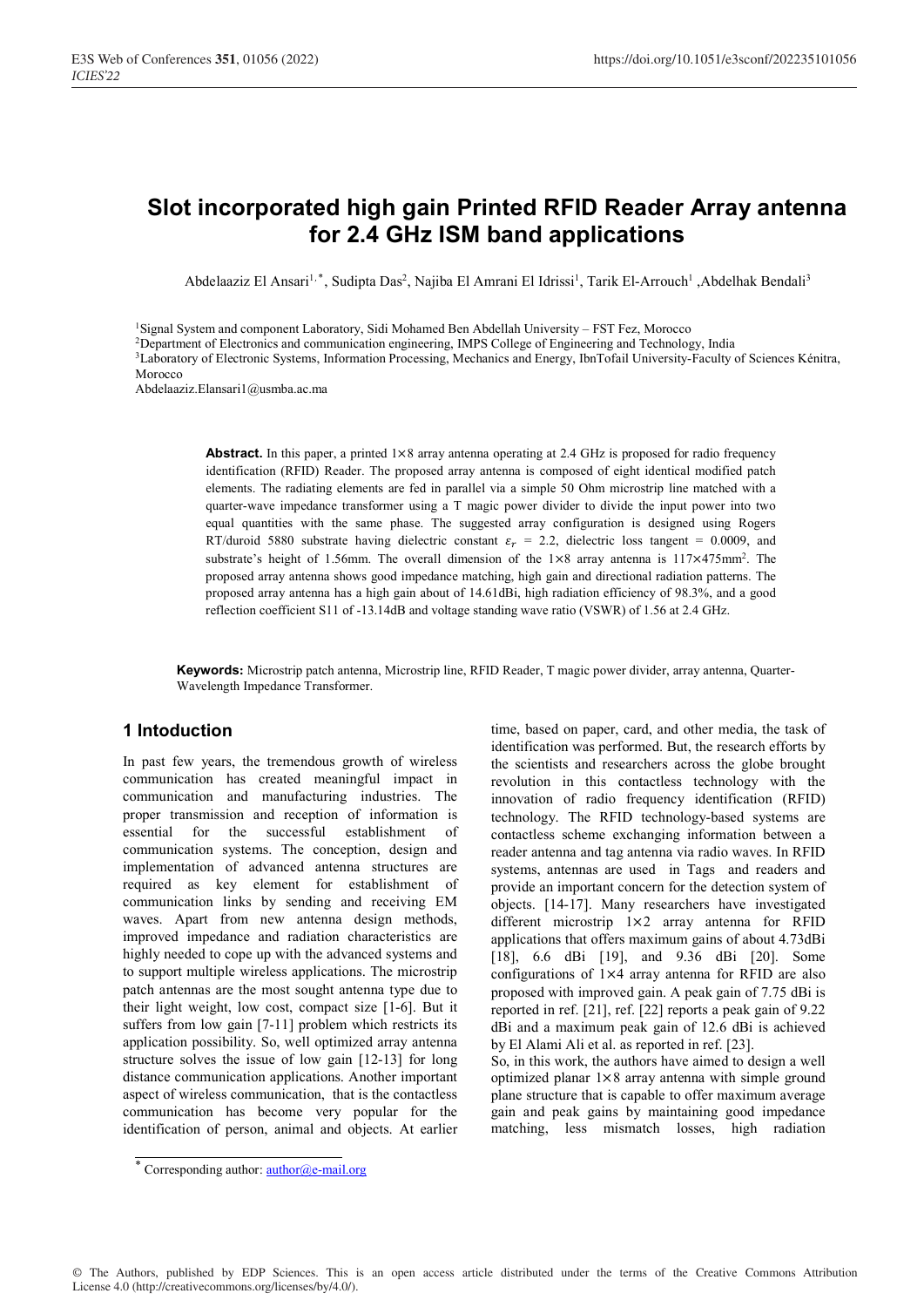efficiency, and directional radiation patterns. The 1.56 mm thick Rogers RT/duroid 5880 substrate with relative permittivity of 2.2 and loss tangent of 0.0009 is used for the antenna design purpose. The designed array antenna operates at 2.4 GHz unlicensed ISM band. The simulation results report a peak gain of 14.61 dBi and maximum radiation efficiency of 98.3% at the 2.4 GHz. The overall size of the array antenna is  $117\times475\times1.56$ mm3.Due to its well-fitted size and high gain, the proposed array antenna is perfectly suited to a fixed RFID reader, for detecting moving objects at a long distance.

## **2 The basic element antenna design**

The structure of the proposed basic element antenna is shown in Fig1case I.The suggested basic element antenna is designed using Rogers RT/duroid 5880 substrate having relative permittivity  $\varepsilon_r$  = 2.2, loss tangent =  $0.0009$ , and substrate's height =  $1.56$ mm.The structure of the conventional rectangular patch has been modified through slot loading (coupled slot and circular slot) to obtain resonance at 2.4 GHz with improved return loss characteristics. A quarter wave impedance matching transformer is applied in between the modified patch and microstrip feed line to offer better impedance matching and thus to obtain minimum mismatch losses. The analytical equations which provide the dimensions of the rectangular patch antenna and quarter-wave impedance transformer are presented in references [26- 27].Both the results are in good agreement. The geometrical dimensional parameters in millimeter are Lg  $= 85$ , Wg  $= 52$ , Lp  $= 42.78$ , Wp  $= 41.32$ , Lq=24.05, Wq  $= 0.72$ , Lf = 14, Wf = 4.84, d = 4.6, Ls = 25.3, Ws1 = 10,  $Ws2 = 2.5.$ 

#### **1.1 Design Steps**

The desired basic patch element of the proposed  $1 \times 8$ array antenna has been developed after three different stages of structural evolution as indicated in Figure 1. The corresponding reflection coefficients are depicted in Figure 2. The conventional rectangular microstrip antenna has been modified by incorporating connected rectangular slots and circular slot on the radiating patch to achieve resonance at 2.40 GHz for the aimed RFID applications. The suggested patch antenna is excited through a quarter wave impedance transformer integrated 50 Ohm microstrip feed line. It can be observed from Case I of Figure 1 that the conventional structure suffers from very poor impedance matching and adaptation characteristics. In order to obtain good adaptation and better reflection coefficient, the impedance matching of the conventional antenna is improved via implementing a quarter wave impedance matching transformer as presented in Case II. But in Case II, the resonance is achieved at 2.36 GHz with a narrow bandwidth of 30 MHz. Further, in Case III, due to the presence of the connected slots and circular slots,

the desired resonant frequency of 2.40 GHz with S11 of about −24.57 dB is obtained for the intended RFID applications. So, the structure presented in Case III is considered as the proposed basic element patch antenna.



**Fig. 1**. Structural development stages of the basic element antenna



**Fig. 2.** S11 parameters for different stages of structural evolution

#### **1.2 Simulation results and discussion of the basic element patch antenna**

The simulation results such as reflection coefficient, Gain, Efficiency, and radiation patterns of the designed basic element antenna are discussed in this section. S11 parameter and voltage standing wave ratio (VSWR) are shown in Figures 3(a) and (b), respectively. The S11 vs. frequency plot indicates its resonance exactly at 2.40 GHz with good impedance matching characteristics attaining a reflection coefficient (S11 parameter) of −24.57 dB. The VSWR of 1.12 is obtained at 2.40 GHz which ensure minimum mismatch losses for the antenna. The performance of the single basic element antenna in terms of gain and radiation efficiency is quite satisfactory as depicted in Figures 3(c) and (d), respectively. Maximum peak gains of about 7.09 dBi and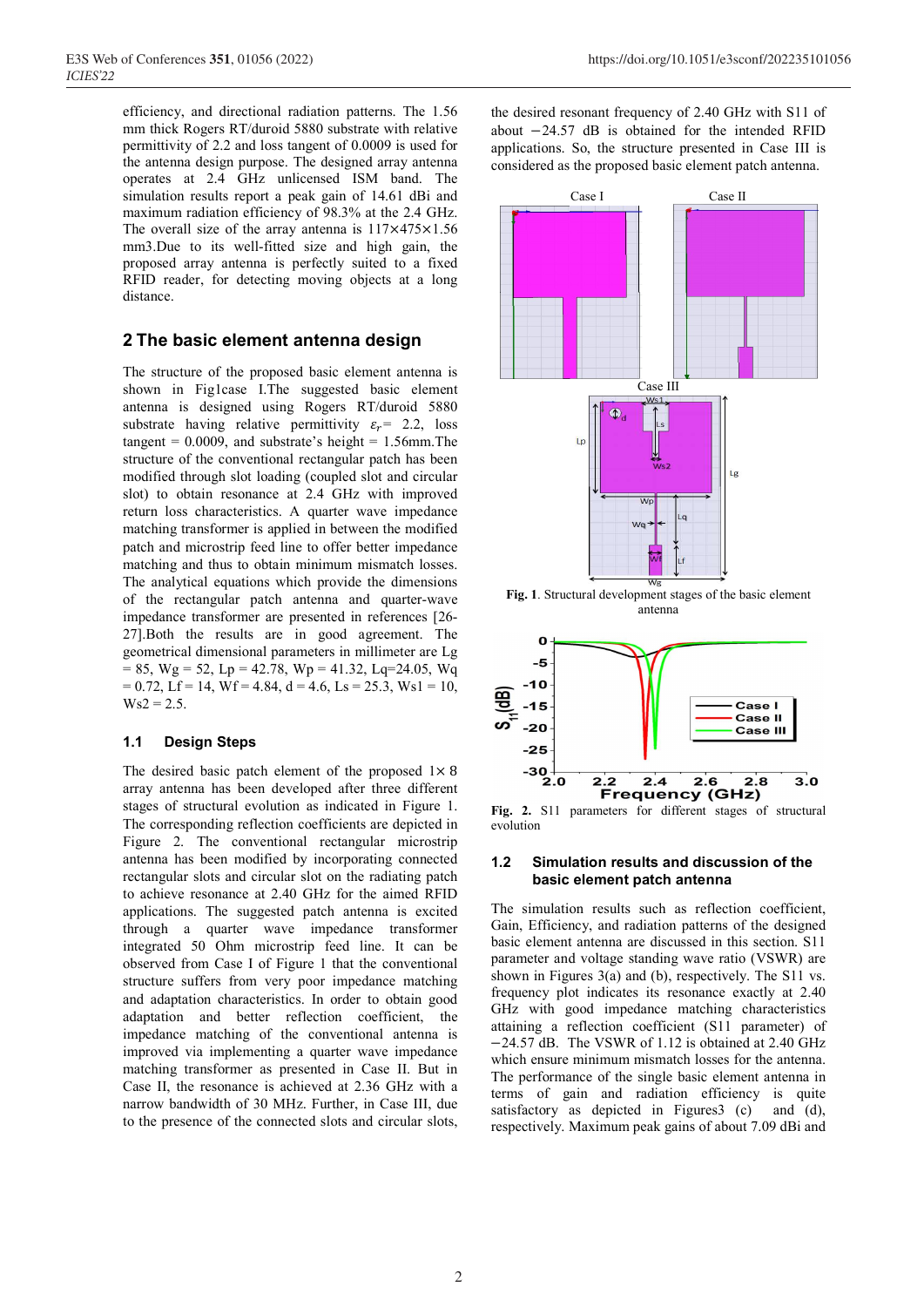peak radiation efficiency of about 97.19% are obtained at 2.40 GHz. The E and H plane radiation patterns are shown in Figures 3 (e) and  $(f)$ , respectively. The antenna has directional E and H plane patterns with main beam along the broadside direction.



e

**Frequency** 





**Fig. 3**.**(a)** S11 parameter vs. frequency; **(b)** VSWR vs. frequency; **(c)** Gain vs. frequency; **(d)** Rad. Efficiency vs. frequency; **(e)** E plane radiation patterns at 2.4GHz; **(f)** H plane radiation patterns at 2.4GHz

## **2 Structure of the proposed 1**×**8 array antenna**

In this section, the structure of the proposed  $1\times8$  array antenna is presented along with a detailed discussion on the obtained results. Based on the structure of the designed basic element patch antenna, to enhance the gain and radiation efficiency up to a certain extent, an array antenna consisting of eight radiating elements is proposed [see Figure 4]. The structure of the proposed high gain  $1\times8$  array antenna is designed on a 117×475mm2 Rogers RT/duroid 5880 substrate having relative permittivity  $\varepsilon_r$  = 2.2, loss tangent = 0.0009, and substrate's height = 1.56mm. An optimized feed network is required for the proper excitation of the array antenna. For this purpose, after several iterative processes, a simple structure of power divider with a characteristic impedance of 50 ohm at its input terminal is designed to offer better impedance matching leading to the improvement in the radiation characteristics parameters (gain and radiation efficiency) of the array antenna. The analytical equations which provide the calculation of the power divider's dimensions and impedances of each arm ports are available in reference [27]. Initially, the simulation studies of the designed antenna have been performed using HFSS simulator and the results are verified with CST EM simulator as well. The results are in good agreement, which validates the suggested antenna model. The finalized structural dimensions of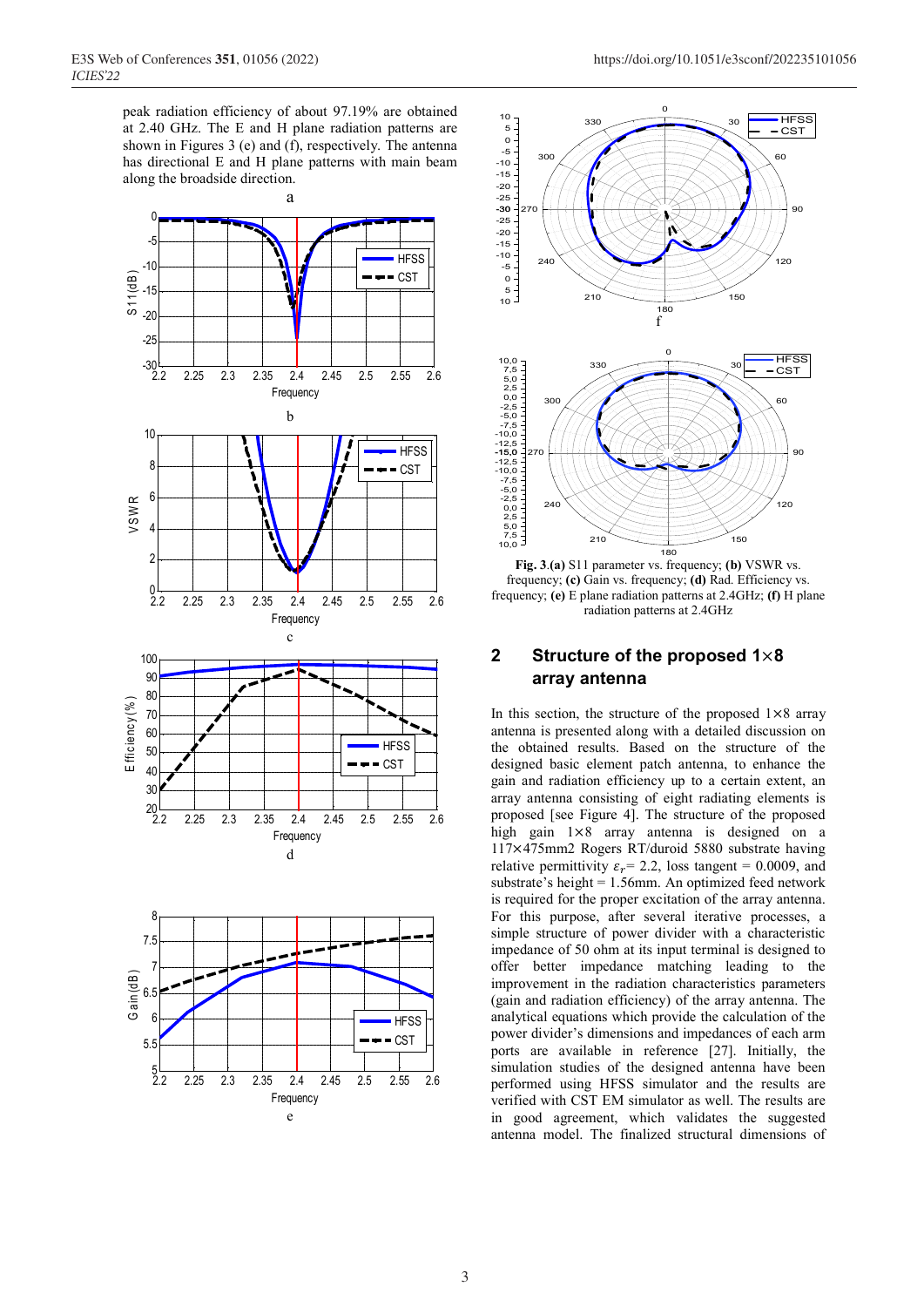the array antenna are given in millimeter,  $Lg = 117$ , Wg  $= 475$ , Lf1 = Lf2 = Lf3 = 14, Wf1 = Wf2= 4.84, =14, Wf3 = 3, d1 = 250.38, L1 = L2 = L3 = 2, d2 = 123, d3 = 60.7.





**Fig 4**. The structure of the proposed high gain 1×8 array antenna

## **2.1 Results and discussion**

As displayed in Figure 4 (a), the resonant frequency is achieved at 2.40 GHz with a reflection coefficient of −13.14 dB. The voltage standing wave ratio of the proposed array configuration is shown in Figure 4 (b), which indicates its value  $\leq$  2 for the working frequency band (2.385 GHz-2.415 GHz). The variations of the gain and radiation efficiency are plotted in Figures 5 (c) and (d) respectively. The peak gain of about 14.61 dBi is achieved at the operating resonant frequency 2.4 GHz. The array antenna also offers very attractive radiation efficiencies above 97.5% throughout the operating band. The designed array antenna reports a peak radiation efficiency of about 98.3% at 2.4 GHz. The radiation pattern characteristics in the E and H planes are presented in Figures5 (e) and (f) respectively. The E plane pattern is directional with high gain. Whereas, in the H-plane, it represents multibeam and the direction of the main beam is focused at  $0^{\circ}$ .

The performance parameters of the proposed array antenna are compared with some other reference works for RFID applications and summarized in Table 1. It can be seen that the high gain and size of the proposed array antenna is suitable for RFID reader. Hence, the high gain, high radiation efficiency, low mismatch loss, desirable reflection coefficient, and directional radiation patterns ensure the applicability of the antenna for the intended RFID applications.



 $\cup$ 

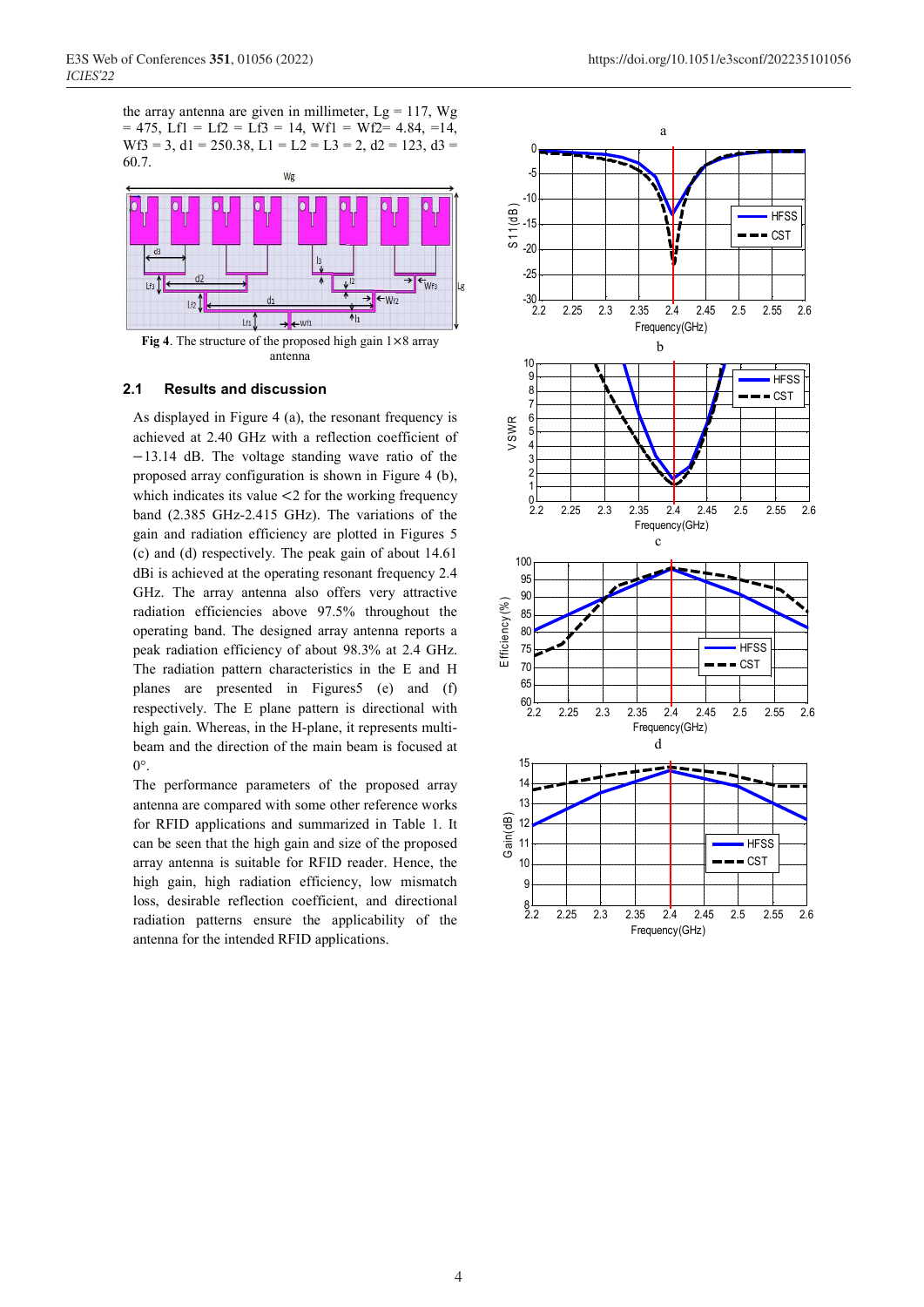

**Fig. 5**.**(a)** S11 parameter vs. frequency; **(b)**VSWR vs. frequency; **(c)**Gain vs. frequency **(d)** Rad. Efficiency vs. frequency; **(e)**E plane radiation patterns at 2.4GHz; **(f)** H plane radiation patterns at 2.4GHz

Table 1.Comparison of the proposed array antenna with other works

| Works               | Frequency<br>(GHz) | $Size(mm^2)$ | Gain(dBi) | Efficiency |
|---------------------|--------------------|--------------|-----------|------------|
| [17]                | 2.45               | 75x95        | 4.73      | 55.05%     |
| [18]                | 2.45               | 135x114      | 9.65      | 99.8%      |
| [19]                | 2.40               | 83x110.5     | 9.22      |            |
| [20]                | 2.45               | 95.9x227     | 7.75      |            |
| [21]                | 2.45               | 91x161       | 6.6       | 60%        |
| [22]                | 2.40               | 98x223.9     | 12.6      |            |
| <b>This</b><br>work | 2.40               | 117x475      | 14.61     | 98.3%      |

## **3 Conclusion**

In this article, a high gain 1×8 array antenna with directional radiation pattern is proposed for 2.4 GHz RFID Reader applications.The designed array configuration offers improvement in peak gain. Initially a single element antenna is designed by incorporating slots within the radiating patch and a quarter wave transformerintegrated feed line to improve the impedance matching. Finally, an eight element array antenna is configured with identical patch elements. The design and results are analyzed using HFSS software. The proposed planar  $1\times8$  array antenna resonates at 2.40 GHz with significant reflection coefficient and VSWR. Furthermore, high gain of 14.61dBi, peak radiation

efficiency of 98.3% and directional radiation pattern confirms its suitability for RFID reader applications.

## **References**

- 1. S Das, PP Sarkar, SK Chowdhury.Design and analysis of a compact monitor-shaped multifrequencymicrostrip patch antenna. Journal of Electromagnetic waves and applications. 2014; 28(7): 827-837.
- 2. S Das, PP Sarkar, SK Chowdhury. Modified πshaped slot loaded multifrequencymicrostrip antenna. Progress In Electromagnetics Research B. 2015;64(1):103-117.
- 3. A Boutejdar, MA Salamin, M Challal, S Das, S. El Hani, SS Bennani, PP Sarkar. A compact wideband monopole antenna using single open loop resonator for wireless communication applications. Telkomnika (Telecommunication Computing Electronics and Control). 2018; 16(5), 2023-2031.
- 4. MA Salamin, WAE Ali, S Das, AZugari. Design and investigation of a multi-functional antenna with variable wideband/notched UWB behavior for WLAN/X-band/UWB and Ku-band applications. AEU - International Journal of Electronics and Communications. 2019; 111:152895.
- 5. M A Salamin, S Das, BTP Madhav, S Lakrit, A Roy, A Zugari, A miniaturized printed UWB antenna with dual notching for X-band and aeronautical radio navigation applications, Telkomnika (Telecommunication Computing Electronics and Control) 18(6), pp. 2868-2877
- 6. Medkour, H., Cheniti, M., Narbudowicz, A., Das, S., Vandelle, E., Vuong, T.P. Coplanar waveguidebased ultra-wide band antenna with switchable filtering of WiMAX 3.5 GHz and WLAN 5 GHz signals, Microwave and Optical Technology Letters 62(6), pp. 2398-2404
- 7. S Das, PP Sarkar, SK Chowdhury. Design and analysis of a novel open ended T-shaped slot loaded compact multifrequencymicrostrip patch antenna.Microwave and Optical Technology Letters.2014; 56(2):316-322.
- 8. S Lakrit, S Das, S Ghosh, BTP Madhav. Compact UWB flexible elliptical CPW-fed antenna with triple notch bands for wireless communications.International Journal of RF and Microwave Computer-Aided Engineering. 2020; e22201. doi:10.1002/ mmce.22201
- 9. S Das, PP Sarkar, SK Chowdhury. Design and analysis of a compact triple band slotted microstrip antenna with modified ground plane for wireless communication applications. Progress In Electromagnetics Research B.2014; 60(1):215-225.
- 10. S Das, PP Sarkar, SK Chowdhury. Investigations on miniaturized multifrequencymicrostrip patch antennas for wireless communication applications.